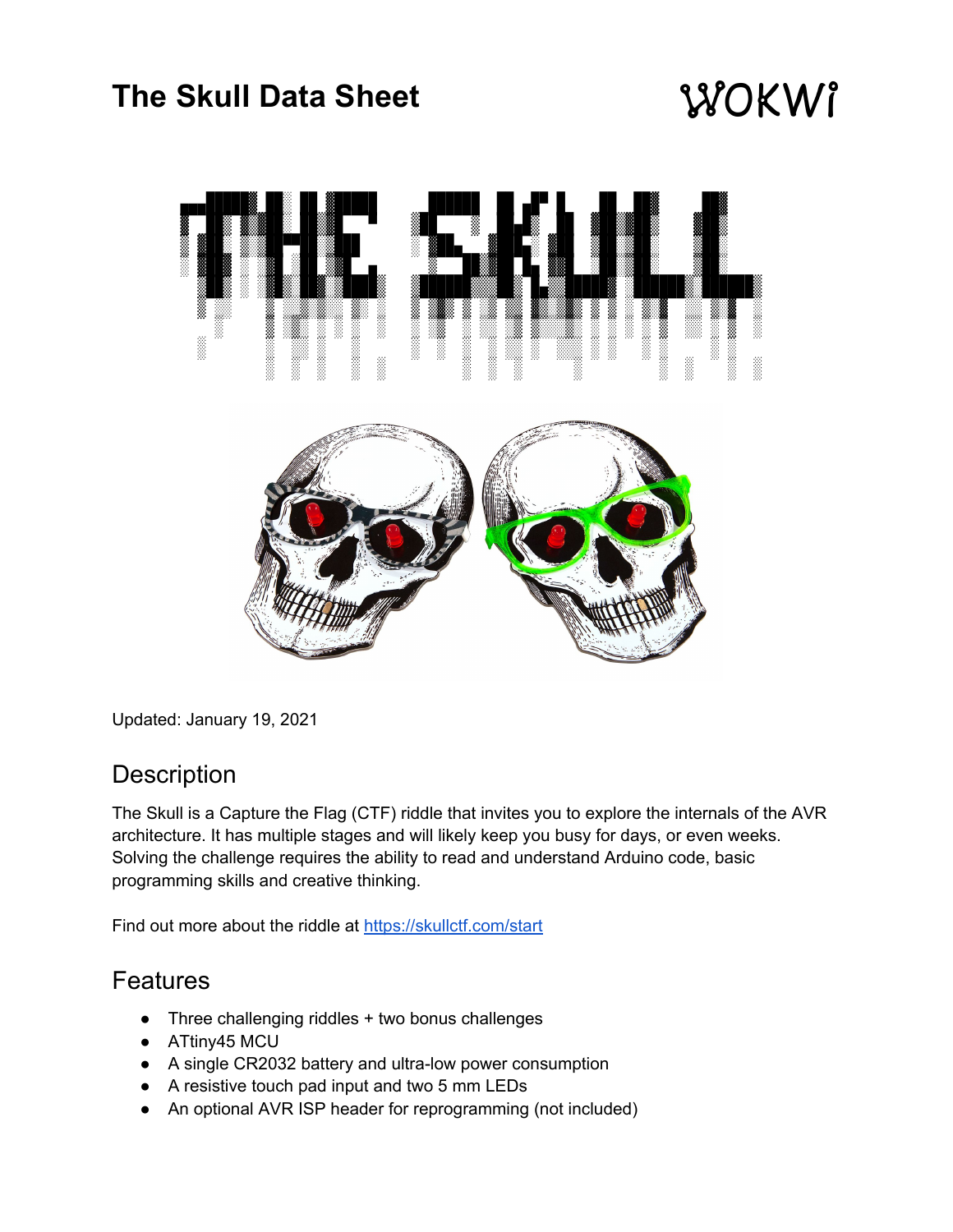## **The Skull Data Sheet**

# WOKWI

### **Specifications**

| <b>Operating Voltage</b>  | $2.7 - 5.5 V$            |
|---------------------------|--------------------------|
| <b>Temperature Rating</b> | $-40$ C to $+85$ C       |
| <b>Sleep Current</b>      | $0.2 - 0.5 \mu A$        |
| <b>Board Dimensions</b>   | 100 x 74 mm              |
| <b>Board Weight</b>       | 22 g (26 g with battery) |

### Circuit Schematic



ISP-Connector Pinout

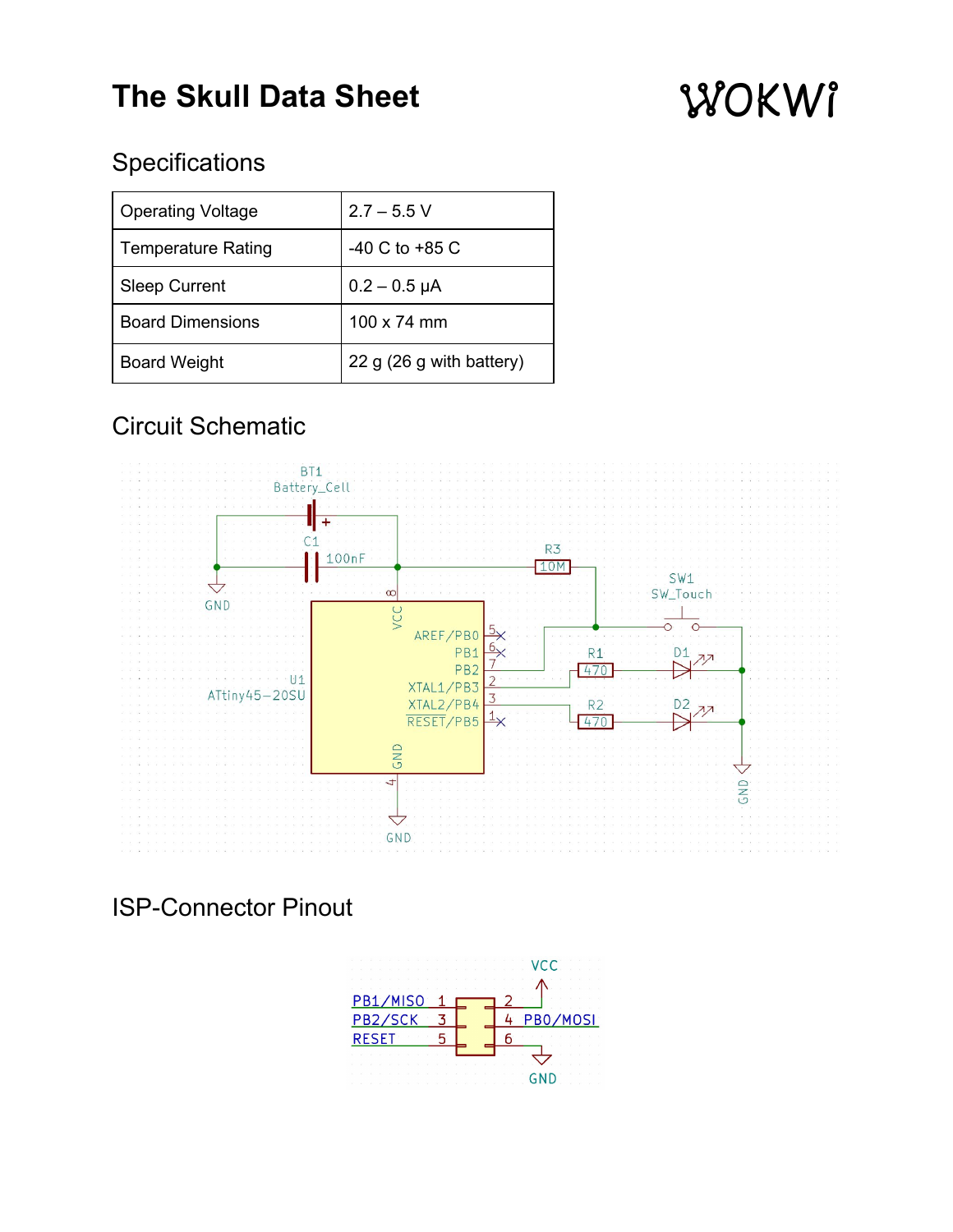## **The Skull Data Sheet**

## WOKWI

#### Board Layout



#### Additional Resources

For more information, please check out the website: [https://skullctf.com](https://skullctf.com/)